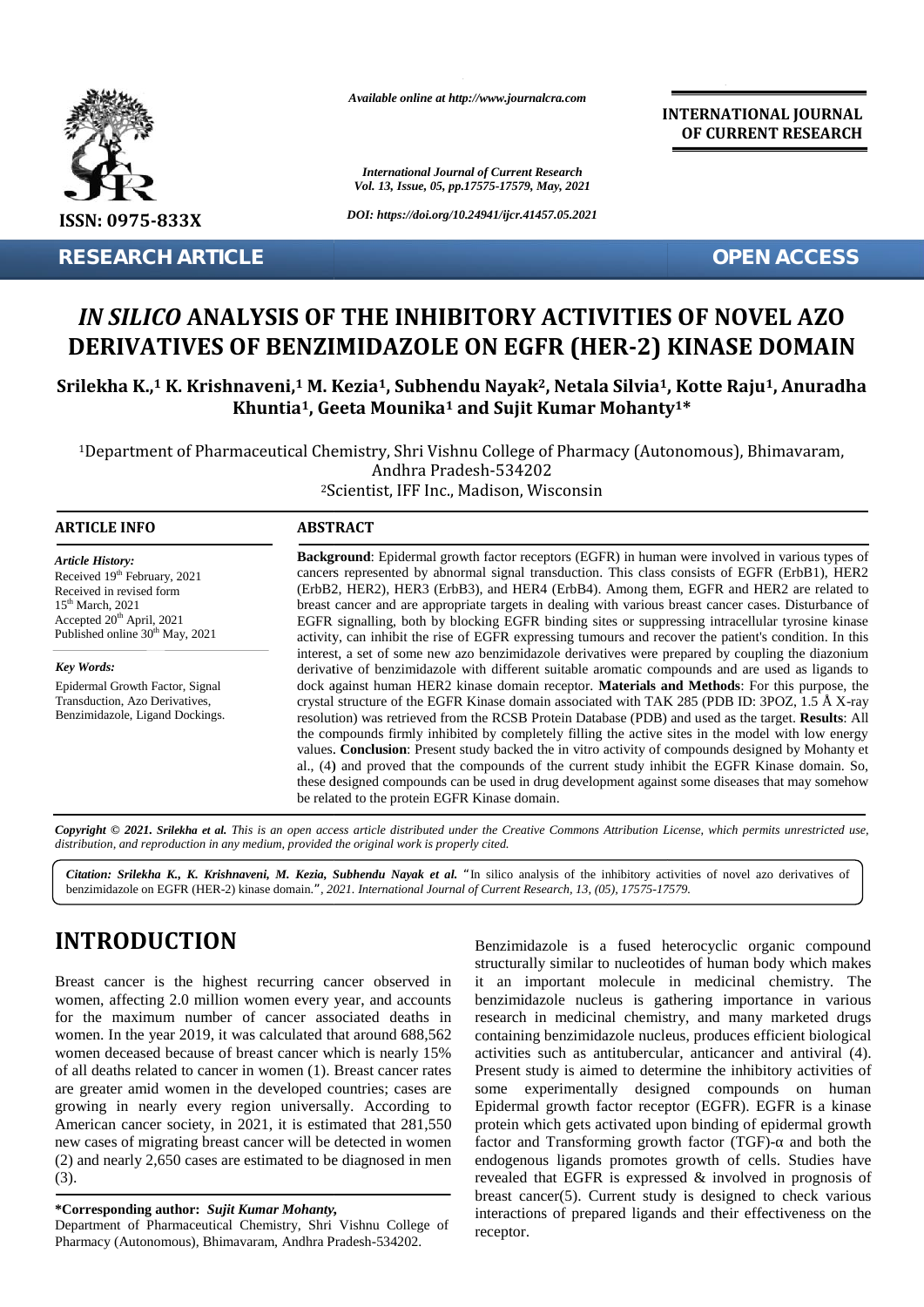In the present study we have considered human EGFR kinase domain 3D structure as target against a set of azo benzimidazoles, which were prepared by coupling diazonium derivative of benzimidazole with suitable aromatic compounds(6). The exact configuration of ligands with receptor binding site were analysed by careful docking of each ligand to the respective receptor (7).

## **MATERIALS AND METHODS**

**Ligand Dataset:** Mohanty *et al.,* reported a set of novel azo benzimidazoles, which were prepared by coupling diazonium benzimidazoles with various suitable aromatic compounds, these compounds were used in docking studies against the receptor. Fig. 1 represents structures and IUPAC names of this series and named as compounds 6a  $(1–5)$  & 6b  $(1–5)$ .

6a1(E)-5-(3-(2-(1H-benzo(d)imidazol-2-yl)-4-iodophenyl)triaz- 1-en-1-yl)-2-hydroxybenzaldehye;

6a2 (E)-4-(3-(2-(1H-benzo(d)imidazol-2-yl)-4-iodopheny)triaz- 1-en-1-yl)-2,6-dinitrophenol;

6a3 (E)-4-(3-(2-(1H-benzo(d)imidazol-2-yl)-4-iodophenyl) triaz-1-en-1-yl)-2,6-dichlorophenol;

6a4 (E)-8-(3-(2-(1H-benzo(d)imidazol-2-yl)-4-iodophenyl) triaz-1-en-1-yl)-5-hydroxy-2H-chromen-2-one;

6a5 (E)-4-(3-(2-(1H-benzo(d)imidazol-2-yl)-4-iodophenyl) triaz-1-en-1-yl)-2-hydroxybenzoic acid;

6b1 (E)-5-(3-(3-(1H-benzo(d)imidazol-2-yl)-5-bromophenyl) triaz-1-en-1-yl)-2-hydroxybenzaldehyde;

6b2 (E)-4-(3-(3-(1H-benzo(d)imidazol-2-yl)-5-bromophenyl) triaz-1-en-1-yl)-2,6-dinitrophenol;

6b3 (E)-4-(3-(3-(1H-benzo(d)imidazol-2-yl)-5-bromophenyl) triaz-1-en-1-yl)-2,6-dichlorophenol;

6b4 (Z)-(3-(3-(1H-benzo(d)imidazol-2-yl)-5-bromophenyl) triaz-1-en-1-yl)-5-hydroxy-2H-chromen-2-one;

6b5 (Z)-5-(3-(3-(1H-benzo(d)imidazol-2-yl)-5-bromophenyl)t riaz-1-en-1-yl)-2-hydroxybenzoic acid. Structure Prediction:

The crystal structure of EGFR Kinase domain complexed with TAK 285 (PDB ID: 3POZ, 1.5 Å X-ray resolution) was obtained from the RCSB Protein Database (PDB). Three dimensional structure of human EGFR kinase domain (PDB ID: 3POZ) is known experimentally(8) and is shown in Fig. 2. The structural analysis of the protein was performed by using MGL tools(9), model optimization and validation was done by using Ramachandran plot(10),Procheck(11), and Errat(12)tools. Present protein with single chain A and sequence length of 327 was selected(13), which is presented in Fig. 3.

**Molecular Docking**: Automated dockings were performed by using various tools of Auto Dock 4.2,for determining the conformations of designed ligands (azo benzimidazoles) binding to the selected site of  $3POZ(14)(15)$ . Polar hydrogen atoms along with Kollman charges were added to the receptor proteins. All the non-polar hydrogen atoms present in the ligands, were fused followed by allotment of Gasteiger partial charges. Rotations were enabled for the bonds present in all the ligands, in this procedure, random orientations and torsions were also used. Grid maps were optimized by using Auto grid carefully. Docked conformation having lowest binding energy was identified for every selected ligand.

**Active binding residues:** With the help of PDB (ID: 3POZ), all the active site residues present in the receptor was identified and docking studies were carried out.

Residues extracted: Val 726, Lys 745, Leu 788, Thr 790, Arg 841, Asn 842, Leu 844, Thr 854.

## **RESULTS AND DISCUSSION**

**Structure validation:** Crystal structure of 3POZ (PDB ID: 3POZ; resolution 1.5 A˚) was used. Ramachandran plot represented 99.6% residues in the favourable regions and none in the unfavourable portion. In addition to this the other important parameters such as peptide bond planarity, tetrahedral distortion, non-bonded interactions, main chain H bond energy and total G factor for the selected structure are present inside the allowed range. The homology models were confirmed by the help of Errat tool. The total quality factor for non-bonded atomic interactions was well high above the allowed range i.e., 98.8604 which reflected the quality of the selected model. Figure 3 represents the structure verification by Ramachandran plot, Errat programs and Pro check. All the above data verified that the selected model is of high quality and can be used for performing further studies.



**Figure 1. 2D Structure of azo derivatives of benzimidazole and their IUPAC names (6a1-5 and 6b1-5)**



**Figure 2. 3D secondary structure of receptor protein 3POZ with resolution of 1.5 A˚**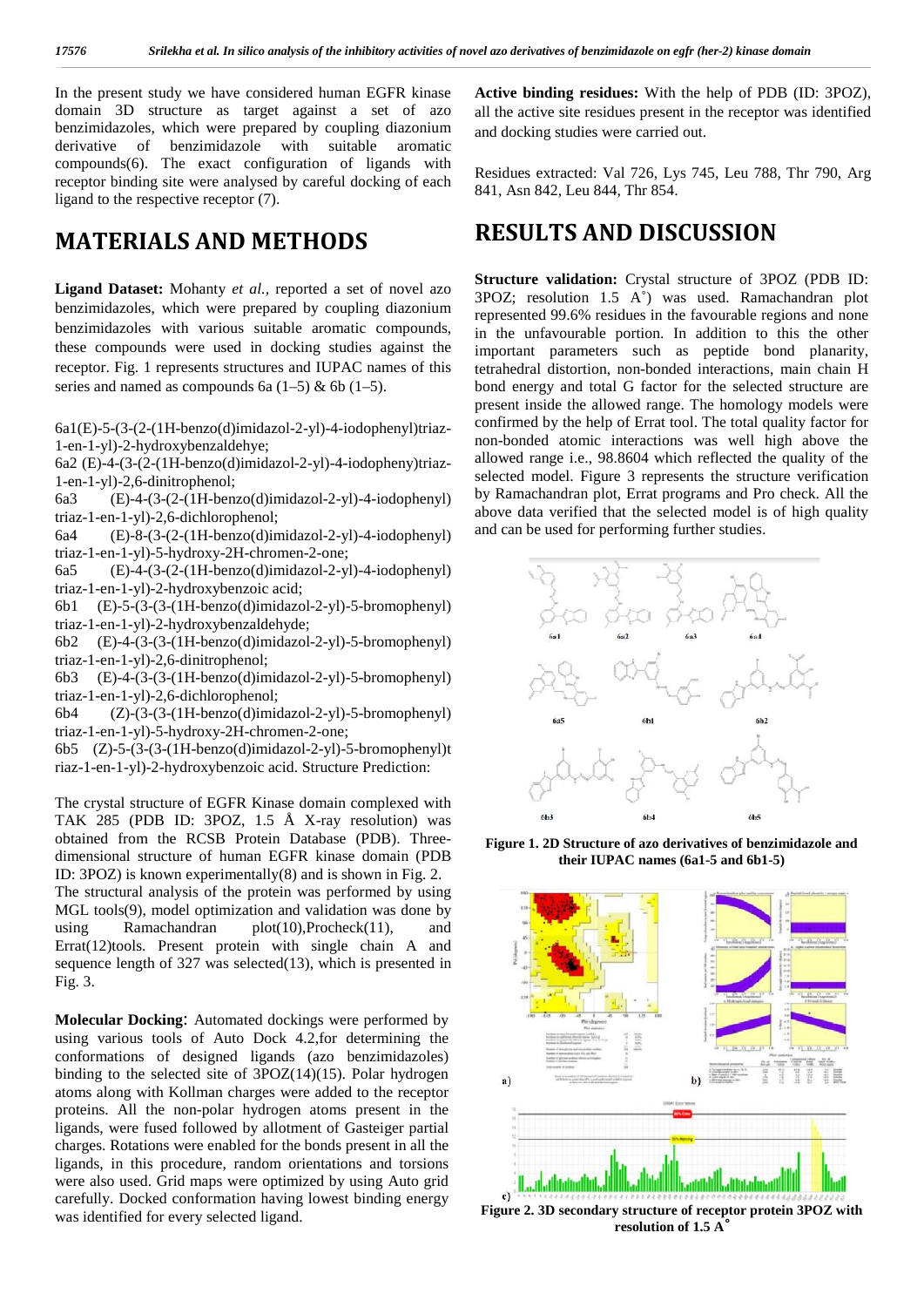

**Figure 3. Structural validation of receptor protein, 3POZ. (a) Ramachandran plot representing 99.6% residues in the favourable region; (b) Procheck validation plot for active chain parameters; (c) Errat quality check graph with total quality factor of 98.8604**

**Molecular dockings:** Docking studies were performed with the receptor protein. All the selected ligands produced low binding energy values as represented in Table-1. The potency of the ligands to inhibit the target, importantly the compounds 6a2, 6a3, 6b3, 6b4 and 6b5 were proved by their energy values. The binding energy values were found to be in the range between -9.0 to -11.5 kcal / mol. The H bond energy values were found to be in the range between -0.903 to -3.844 kcal/mol. Moreover, the intermolecular energy values, Hydrogen bond and electrostatic energy values were also found to be in acceptable limit for the selected protein represented in Table-1 and Fig. 4.



**Figure 4. Binding of all ligands in receptor protein, 3POZ**

**Binding Mode of Azo Derivatives of Benzimidazole**: All azo derivatives of benzimidazoles bound proficiently with active binding sites of receptor protein, 3POZ. Fig 4represents the binding pose of the compounds with 3POZ protein. It is clearly understood that all compounds occupied the same binding site in the protein. Fig. 5 further represents the residues that are involved in binding with the receptors. Fig 5 shows that Lys 745, Leu 788, Asn 842 residues of protein is involved in interaction. Receptor protein, 3POZ interaction with the compounds 6a1-6a5 and 6b1-6b5 was studied carefully in detail. Table 2 shows the binding residues reports for ligand 6a1-6a5 and 6b1-6b5. It was analysed that all active site residues for target protein, 3POZ were engaged in docking with all the ligands. Table 3 and Fig 6 shows the hydrogen bonds and bond distance of the compounds and target protein residues. Compounds 6a4 and 6b2 each make two hydrogen bonds with two residues. Asn 842, Lys 745 and Thr 854 of 3POZ protein were observed in forming hydrogen bonds with these ligands, but Asn 842 was the most repeatedly visible residue that made bonding with hydrogen. Table 3 represents hydrogen bonds atoms involved and bond length. Fig. 6 represents the reacting residues engaged in docking of ligands at the active site of 3POZ protein. Compounds 6a1, 6a5, 6b3, and 6b4 form one hydrogen bonds with Asn 842, Arg 841, Lys 745 and Thr 790 as shown in the Table 3. Compounds 6a2, 6a3, 6b1 and 6b5 do not form any hydrogen bond with any of the residues of the receptor protein, 3POZ.



**Figure 5. Various residues engaged in binding with target protein. All the compounds are represented in sticks encircled by the mesh surface. Target residues are represented in sticks**

Compound 6a1 forms one hydrogen bond with Asn 842 (2.144 A˚), while it undergoes hydrophobic interaction with Val 726, Lys 745, Thr 790 and Leu 844 as shown in the Fig 6a. Compound 6a2 forms no hydrogen bonds and only hydrophobic interaction with Val 726, Lys 745, Leu 788, Thr 790, Arg 841, Leu 844 and Thr 854 (Fig. 6b). Compound 6a3 also forms no hydrogen bonds and interact hydrophobically with Lys 745, Leu 788, Thr 790 and Thr 854 (Fig 6c). Compound 6a4 forms two hydrogen bonds with Asn 842 (2.22  $A<sup>°</sup>$ ) and Lys 745 (2.111  $A<sup>°</sup>$ ) and interact hydrophobically with Val 726, Thr 790 and Leu 844 (Fig 6d). Compound 6a5 forms one hydrogen bond with Arg 841 (2.037 A˚) and undergoes hydrophobic interaction with Val 726, Lys 745 and Leu 788 (Fig 6e). Compound 6b1 forms no hydrogen bonds and undergoes hydrophobic interaction with Val 726, Leu 844 and Thr 854 (Fig 6f). Compound 6b2 forms two hydrogen bonds with Asn 842 (1.925 A $^{\circ}$ ) and Thr 854 (2.158 A $^{\circ}$ ) and interact hydrophobically with Val 726, Lys 745, Leu 788, Thr 790 and Arg 841 (Fig 6g). Compound 6b3 forms one hydrogen bond with Lys 745 (2.813 A<sup>°</sup>), while it interacts hydrophobically with Thr 790, Arg 841 and Asn 842 (Fig 6h). Compound 6b4 forms one hydrogen bond with Thr 790 (1.919 A˚), while it interacts hydrophobically with Lys 745, Arg 841, Leu 844 and Thr 854 (Fig 6i). Compound 6b5 forms no hydrogen bonds and interact hydrophobically with Lys 745, Leu 788 and Asn 842 (Fig 6j).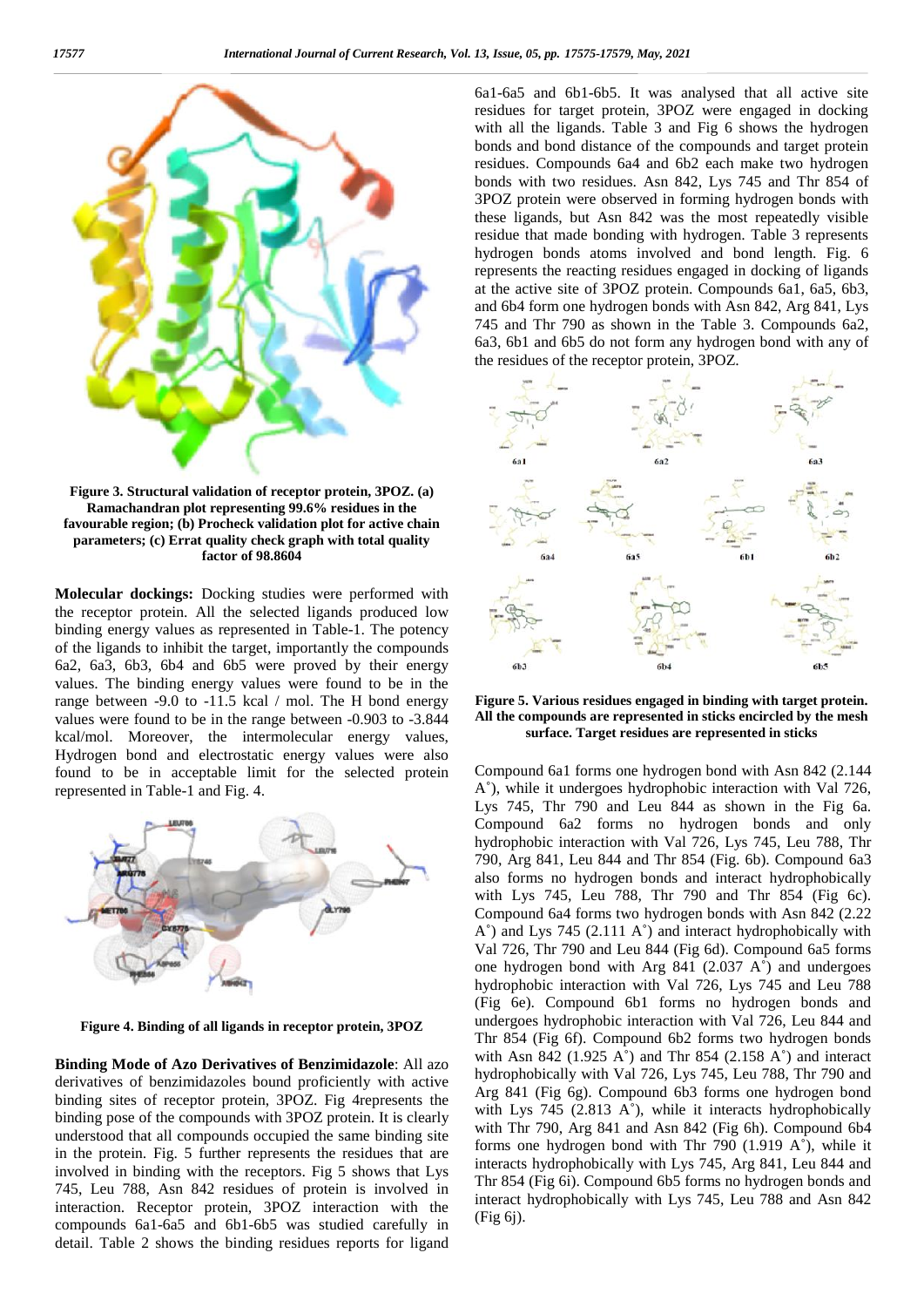| S.No<br>Compds. | <b>Binding</b><br>Energy | Hydrogen bond energy (kcal/mol) |                | Hydrogen<br>bond  | free<br>Torsional |      |
|-----------------|--------------------------|---------------------------------|----------------|-------------------|-------------------|------|
|                 | (kcal/mol)               | Ideal value                     | Std. deviation | energy (kcal/mol) | energy (kcal/mol) |      |
|                 | 6a1                      | $-9.4$                          | $-2.0$         | 0.8               | $-1.85$           | 1.00 |
|                 | 6a2                      | $-11.5$                         | $-2.0$         | 0.8               |                   | 1.00 |
|                 | 6a3                      | $-11.0$                         | $-2.0$         | 0.8               |                   | 1.00 |
|                 | 6a4                      | $-10.3$                         | $-2.0$         | 0.8               | $-1.306$          | 1.00 |
|                 | 6a5                      | $-9.5$                          | $-2.0$         | 0.8               | $-2.501$          | 1.00 |
| 6               | 6b1                      | $-9.8$                          | $-2.0$         | 0.8               |                   | 1.00 |
|                 | 6b2                      | $-9.5$                          | $-2.0$         | 0.8               | $-3.844$          | 1.00 |
| 8               | 6b3                      | $-11.6$                         | $-2.0$         | 0.8               | $-0.903$          | 1.00 |
| 9               | 6b4                      | $-10.6$                         | $-2.0$         | 0.8               | $-1.323$          | 1.00 |
| 10              | 6b5                      | $-10.5$                         | $-2.0$         | 0.8               |                   | 1.00 |

**Table 1. Docked energy values of all ligands with target protein, 3POZ**

**Table 2. Receptor target, 3POZ, active site residues engaged in docking interactions with the ligands**

| Compds.         | Residues involved in binding |                          |                |                |                |                |                |                |
|-----------------|------------------------------|--------------------------|----------------|----------------|----------------|----------------|----------------|----------------|
|                 | <b>VAL 726</b>               | <b>LYS 745</b>           | <b>LEU 788</b> | <b>THR 790</b> | <b>ARG 841</b> | <b>ASN 842</b> | <b>LEU 844</b> | <b>THR 854</b> |
| 6a1             | $\checkmark$                 | $\checkmark$             |                | ✓              |                | ✓              | $\checkmark$   |                |
| 6a2             | $\checkmark$                 | ↵                        | $\checkmark$   | $\checkmark$   | ↩              |                | $\checkmark$   | $\checkmark$   |
| 6a3             |                              | ↵                        | $\checkmark$   | ✓              |                |                |                | ✓              |
| 6a4             | $\checkmark$                 | ↵                        |                | ✓              |                | ✓              | $\checkmark$   |                |
| 6a5             | $\checkmark$                 | $\checkmark$             | ✓              |                | $\checkmark$   |                |                |                |
| 6b1             | $\checkmark$                 |                          |                |                |                |                | $\checkmark$   | $\checkmark$   |
| 6b2             | $\checkmark$                 | $\overline{\phantom{a}}$ | $\checkmark$   | ✓              | ↩              | ✓              |                | ◡              |
| 6b3             |                              | $\overline{\phantom{a}}$ |                | ✓              | ↩              | ✓              |                |                |
| 6b4             |                              | $\overline{\phantom{a}}$ |                | $\checkmark$   | ✓              |                | $\checkmark$   | $\checkmark$   |
| 6b <sub>5</sub> |                              |                          | $\checkmark$   |                |                | $\checkmark$   |                |                |

| S.No           | Compounds | No. of H bonds | <b>Binding Residue</b>   | H bond                   | Distance $(A^{\circ})$ |
|----------------|-----------|----------------|--------------------------|--------------------------|------------------------|
|                | 6a1       |                | <b>ASN 842</b>           | $O-HN$                   | 2.144                  |
| $\overline{c}$ | 6a2       | $\Omega$       | $\overline{\phantom{a}}$ | ٠                        | ۰                      |
| 3              | 6a3       | $\Omega$       | $\overline{\phantom{a}}$ | $\overline{\phantom{a}}$ | ۰                      |
| 4              | 6a4       | $\overline{2}$ | <b>ASN 842</b>           | $O-HN$                   | 2.22                   |
|                |           |                | LYS 745                  | $H-N$                    | 2.111                  |
| 5              | 6a5       |                | <b>ARG 841</b>           | $O-HN$                   | 2.037                  |
| 6              | 6b1       | $\Omega$       | $\overline{\phantom{a}}$ |                          |                        |
| 7              | 6b2       | $\overline{c}$ | <b>ASN 842</b>           | $O-HN$                   | 1.925                  |
|                |           |                | <b>THR 854</b>           | $O-HN$                   | 2.158                  |
| 8              | 6b3       |                | LYS 745                  | $H-N$                    | 2.813                  |
| 9              | 6b4       |                | <b>THR 790</b>           | $H-O$                    | 1.919                  |
| 10             | 6b5       | $\Omega$       | $\overline{\phantom{a}}$ | ۰                        |                        |

#### **Summary**

Mohanty *et al.* narrated a set of new azo benzimidazoles, which was synthesized by coupling diazo benzimidazoles with various suitable aromatic compounds (5a1-5 and 6a1-5) and analysed their potencies by invitro activities. Present work deals in the *in-silico* analysis of these derivatives against human HER2 kinase domain receptor. For this purpose, the crystal structure of EGFR Kinase domain complexed with TAK 285 (PDB ID: 3POZ, 1.5 Å X-ray resolution) was retrieved from the RCSB Protein Database (PDB) and used as target. Ramachandran plot, Procheck, and Errat tools were used for protein structure prediction, model optimization and validation for meticulous docking studies. Most compounds strongly inhibited the target protein by totally binding with the active sites present in the proteinwith minimum energy values. The binding values reflected the potency of the ligands to inhibit the target mostly the compounds **6a2, 6a3, 6b3, 6b4** and **6b5**. The binding energy values range from -9.0 to -11.5 kcal/mol. The Hydrogen bond energy values were found to be in the range from -0.903 to -3.844 kcal/mol. Moreover, the intermolecular energy values  $+$  H bond  $+$  electrostatic energy values were also found in a favourable range for the selected receptor protein.

#### **Conclusion**

This present *insilico* analysis of the prepared ligands supports the in-vitro anticancer activity published by Mohanty *et al.* (2018) and thus provesblocking activity on EGFR Kinase domain that can be used in the treatment of breast cancers. Inhibitory binding potencies of the ligands in the active site residues with potent activity, strong binding, low energy values and inhibition values revealed that these compounds are active scaffolds and can be used in drug design against specific diseases that can somehow be linked to the protein EGFR Kinase domain.

#### **Acknowledgement**

Authors would like to acknowledge Shri Vishnu College of Pharmacy, Bhimavaram for providing the docking and other facilities.

**Conflict of interest:** The authors of this paper have no conflicts of interest to declare.

**Funding:** No specific funding is approved for this research.